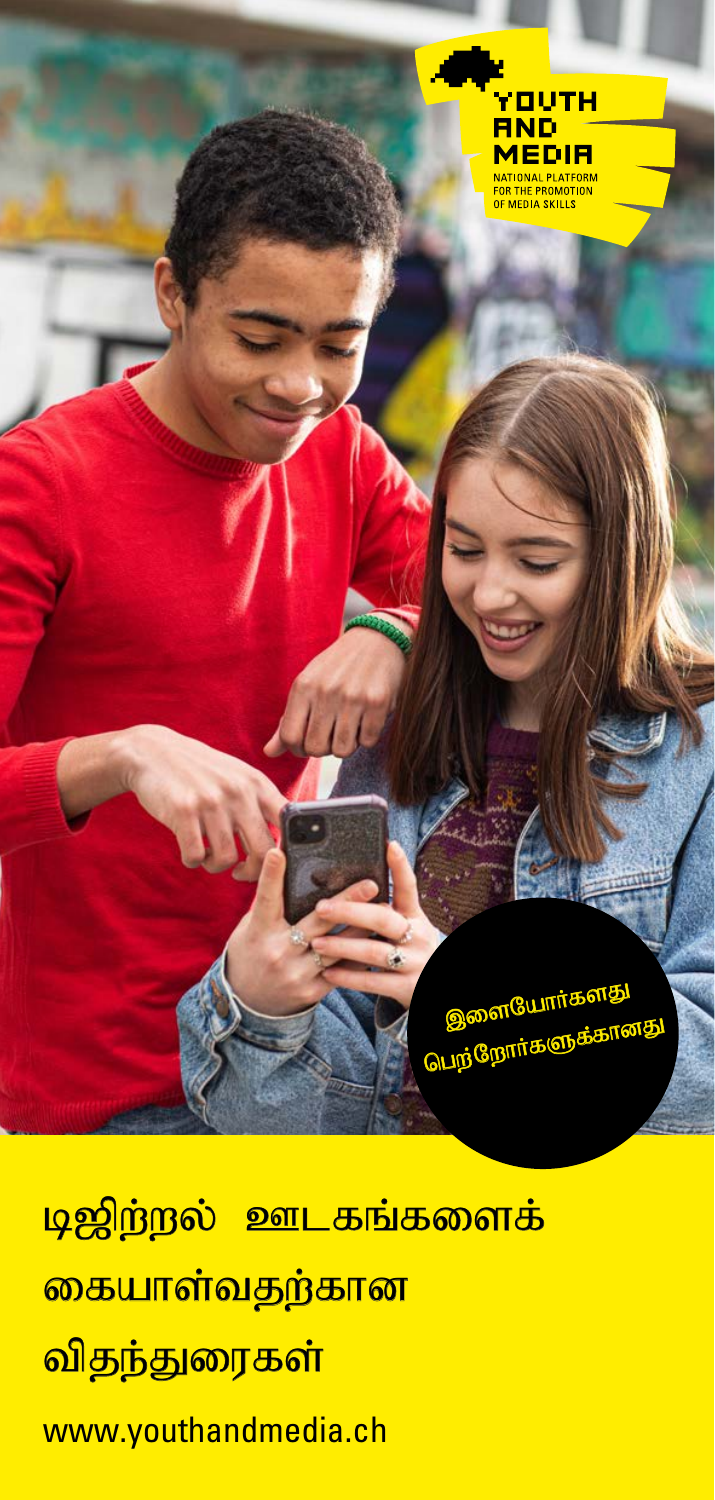தெரிந்திருப்பது நல்லது



டிஜிற்றல் ஊடகங்கள் இன்றைய உலகில் சர்வவல்லமை பொருந்தியது - இது இளையோர்களுக்குப் பொருத்தமானது. அவர்கள் ஸ்மாற்போன்கள் மற்றும் இணையத்தளத்துடன் வளர்ச்சியடைந்தவர்கள் என்பதுடன் நிச்சயமாக அதன் வசதிகளைப் பயன்படுத்திக்கொள்வார்கள். இருப்பினும், அவர்களது ஊடகப்பாவனையின்போது பெற்றோர்கள் மற்றும் வேறு பொறுப்புவகிக்கும் நபர்கள் ஆதரவு வழங்குவது முக்கியமானதாகும்.

கலந்துரையாடலின்போது உள்ளடக்கம் குறித்தும், அத்துடன் இணையத்தளப் பாவனையின்போது அதனுடன் சேர்ந்துள்ள அபாயங்கள், போன்றவை முக்கிய இடம் வகிக்க வேண்டும் - இளையோர்கள் பொறுப்புணர்வுடனும் பாதுகாப்புடனும் டிஜிற்றல் ஊடகங்களைக் கையாள்வதே, குறிக்கோளாகும். தகவல்கள் மற்றும் தாம் நடந்துகொள்ளும் முறைகளை விமர்சனத்துடன் கேள்விகேட்கும் நிலை, அவர்களுக்கு இருக்க வேண்டும்.

எமது விதந்துரைகளால் நாங்கள் உங்களை, சாதகமான மற்றும் ஆற்றல் மிகுந்த விதத்தில் ஊடகங்களைப் பாவிப்பது குறித்த கேள்விகளுடன் நடந்து கொள்வதற்கு உற்சாகப்படுத்த விரும்புகிறோம், இளையோர்களுடன் உரையாடலை மேற்கோள்வதுடன், அவர்களது அனுபவங்கள் மற்றும் மதிப்பீடுகளை கவனத்தில் எடுப்பதுடன் டிஜிற்றல் ஊடகங்களைத் கெரிந்துகொண்டு கையாள்வதாகும்.

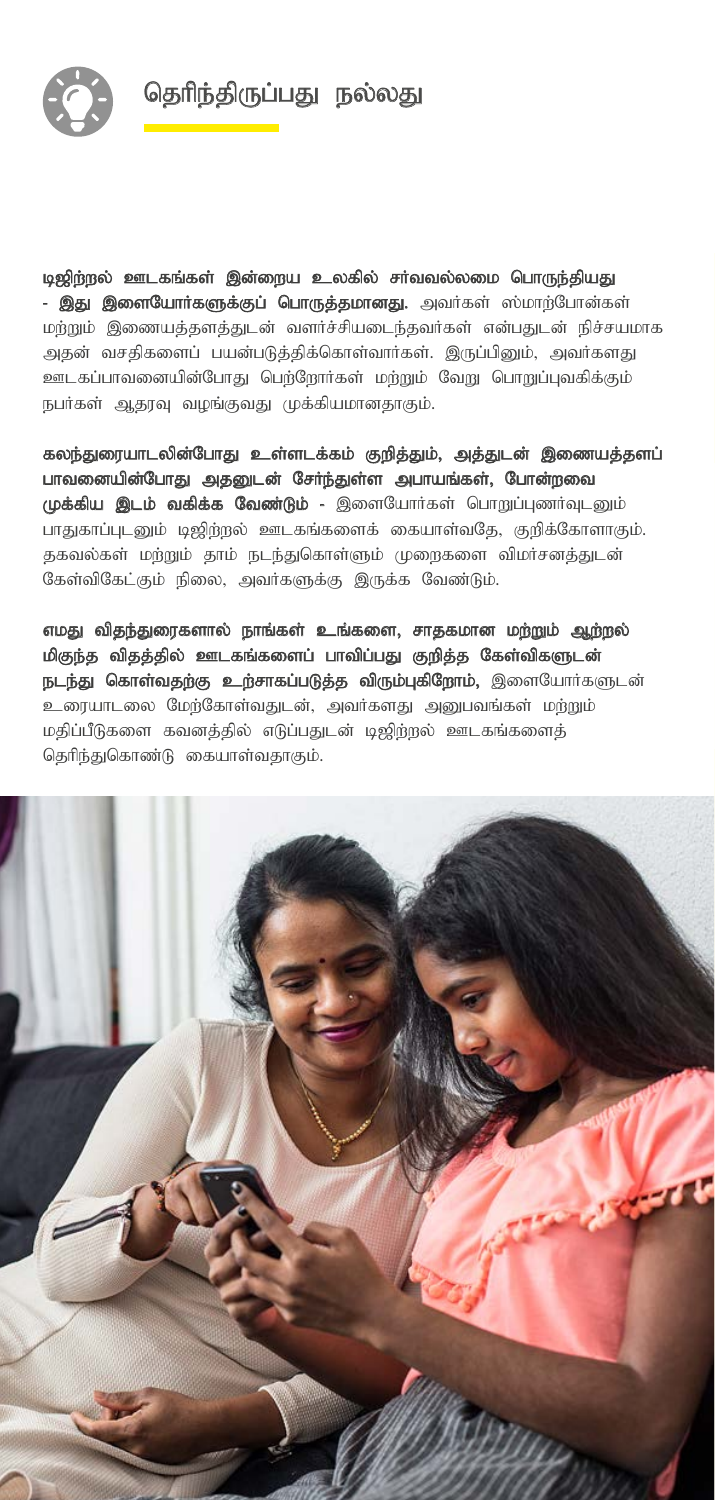

## படிப்படியாகச் சுதந்திரமாகச் செயற்பட நீங்கள் அனுமதியுங்கள்.

பொறுப்புணர்வுடன் டிஜிந்றல் ஊடகங்களைக் கையாளும் இளையோர்களைப் பொறுத்தவரை, நீங்கள் ஊடக உலகில் சேர்ந்து வழங்கிவரும் ஆதரவை படிப்படியாகக் குறைத்துக் கொள்ளலாம். ஆனால் தொடர்ந்தும் நீங்கள் விருப்பமாக இருப்பதாகக் காட்டிக்கொள்வதுடன் உரையாடலுக்கு ஆயத்தமாக <u>இருந்துகொள்ளுங்கள்.</u>

#### சீரான ஓய்வுநேர நிகழ்வுகளைக் கவனத்திற் கொள்ளுங்கள்.

.<br>இளையோர்கள் டிஜிந்நல் ஊடகங்களுடன் மட்டும் செயலாந்நினால் அகை நீங்கள் கவனித்துக் கொள்ளுங்கள், இதைவிடவும் வேறு ஓய்வுநேரப் பொழுதுபோக்குகளை மேற்கொள்ளலாம் - உதாரணமாக வெளியில் அசைந்து கொள்வது, விளையாடுவது அல்லது சமவயதினரைச் சந்திப்பது போன்றவை. சலிப்பு ஏற்பட்டால் உடனடியாக படத்திரை ஊடகங்களை நாடக்கூடாது. தேவையில்லாமல் தொடர்ந்து படத்திரை பார்ப்பது குறிக்கு நீங்கள் உரையாடுங்கள். நிக்கிரைக்குச் செல்லமுன்ப படக்கிரை ஊடகங்களைப் பாவிப்பது உறங்குவதைப் பாதிக்கலாம்.

# படத்திரை தவிர்க்கும் நேரத்தை நீங்கள் ஒன்றுசேர்ந்து தீர்மானியுங்கள்.

இளையோர்களைப் பொறுத்தவரை தீர்மானிக்கப்பட்ட ஊடக நேரத்திலும் பார்க்க படத்திரை அற்ற நேரங்கள் சிறப்பானது. ஒன்றுசேர்ந்து நீங்கள் தெளிவான முடிவை எடுப்பதுடன், அது கடைப்பிடிக்கப்படுகின்றதா என்பதை நீங்கள் அவதானித்துக் கொள்ளுங்கள். தீர்மானிக்கப்பட்டதைக் கடைப்பிடிக்காது-விட்டால் ஏற்படும் விளைவுகள் குறித்து முன்பாகவே தெரிந்திருக்க வேண்டும்.

#### உங்கள் எடுத்துக்காட்டு மாதிரியை நீங்கள் கவனத்திற் கொள்ளுங்கள்.

ஊடகங்களைக் கையாள்வதில் பெற்றோர்கள் மற்றும் வேறு பொறுப்புவகிக்கும் நபர்கள் பிள்ளைகள் மற்றும் இளையோர்களுக்கு முன்மாதிரிகையானவர்கள். உங்கள் சொந்த ஊடகப்பாவனை வழக்கத்தை நீங்கள் பரிசோதித்துக் கொள்ளுங்கள்.

## தனிப்பட்ட தரவுகள் மற்றும் இணையத் தொடர்பிலான அறிமுகங்கள் குறித்த அவதானம்.

.<br>தனிப்பட்ட விபரங்கள் மற்றும் படங்களைப் பகிர்வது தனக்கும் பிறருக்கும் பிரச்சினைகளை ஏற்படுத்தலாம் என்பது குறித்து இளையோருடன் உரையாடுங்கள். இணையவழி அறிமுகங்கள் மூலமான முதல் சந்திப்பு, மக்கள் நடமாட்டமுள்ள மற்றும் பொது இடங்களில் மட்டும் இடம்பெறவேண்டும். இதுதவிர ஒரு பொறுப்பான நபரிடம் சந்திப்பதற்கு முன்பாக அதுகுறித்துத் தெரிவித்துக்கொள்ளுமாறு பரிந்துரைக்கப்படுகின்றது.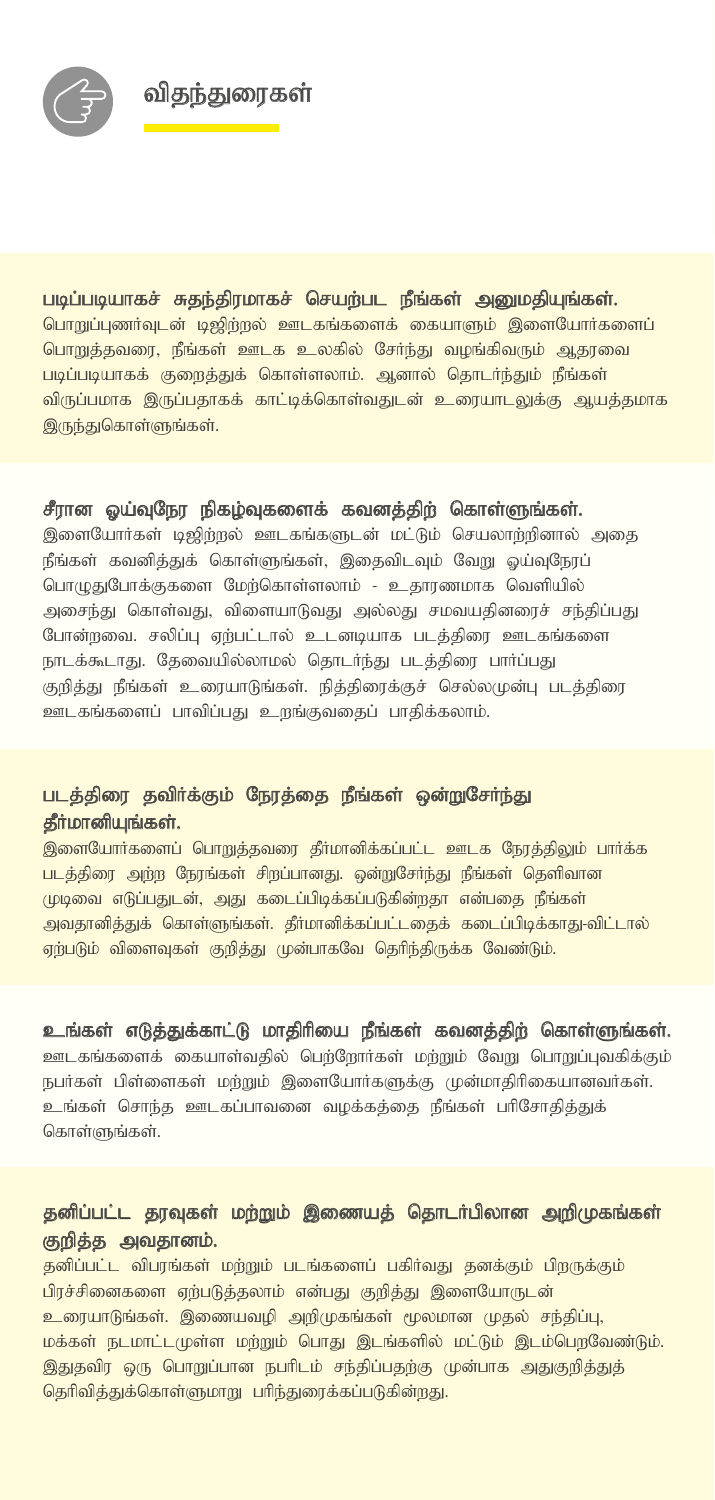#### படங்களைக் கையாள்வதில் சட்டரீதியான விடயங்களை நீங்கள் கவனத்திற் கொள்ளுங்கள்.

ஒவ்வொரு மனிதனுக்கும் தனது சொந்தப் படம் குறித்து உரிமையுள்ளது. பகிர்வகற்கு அல்லது படங்கள் மற்றும் வீடியோக்களை அமைப்பவகற்கு முன்பாக படத்திலுள்ள நபரின் அறுமதியைப் பெற்றுக்கொள்ள வேண்டும்.

## வன்முறைக் காட்சிகள் மற்றும் பாலியல் படங்கள் குறித்து நீங்கள் உரையாடுங்கள்.

தீவிர வன்முறை மற்றும் பாலியல் காட்சிகளை, பிள்ளைகளுக்குக் காட்டுவது, சட்டவிரோதமானது. குறைந்தவயதானவர்களின் பாலுணர்வுப் படங்களைத் தாமே எடுப்பதும், அதை மற்றவர்களுடன் பகிர்வதும்  $(S$ exting), சட்டவிரோத பாலியல் உள்ளடக்கங்களாகக் கருதப்படும்.  $16$  வயதுக்குக் குறைந்த பிள்ளைகளை எந்த வழியிலாவது பாலியலுக்குத் தூண்டினால், அது தண்டனைக்குரியதாகும்.

## மிகுந்த மாியாதையுடன் கையாளும் ஒழுங்கு இணையத் தொடர்புகளிலும் இருக்க வேண்டும்.

இளையோர்கள் தமது கருத்துக்கள் மற்றும் செய்திகளைத் தெரிவிக்கும்போது மிகமரியாதையுடன் நடந்துகொள்ளுமாறு அவர்களைக் கேட்டுக்கொள்ளுங்கள். ஒரு பிள்ளை இணையத்தில் தாக்குதலுக்கு உள்ளாவதாக உணர்ந்தால், அது கவனத்தில் எடுக்கப்பட வேண்டும். சைபெர் அழுத்தம், ஏளனப்பேச்சு மற்றும் ஒதுக்குதல்கள் <mark>போன்றவற்றிற்கு,</mark> மேலதிகமாக ஒரு துறைசார் நபரின் உதவி தேவைப்படலாம்.

#### விமர்சன சிந்தனையை நீங்கள் ஊக்குவியுங்கள்.

பிழையான அறிவிப்புகள் («Fake News») குறித்தும் அவற்றை எவ்வாறு அறிந்து கொள்ளலாம் என்பது குறித்தும் கதைத்துக் கொள்ளுங்கள். நீங்கள் - உதாரணமாக உற்பத்திகளைத் தரப்படுத்துவது குறித்து அல்லது In-Game வாய்ப்புகள் - விளம்பரம் எவ்வாறு இயக்கப்படுகின்றது என்பது குறித்து விவாதித்துக்கொள்ளுங்கள்.

### வயதுக்கான அனுமதி வழங்கலை நீங்கள் கவனத்திற் கொள்ளுங்கள்.

திரைப்படங்களில் வயதுக்கேற்ற அனுமதியை நீங்கள் கவனத்திற் கொள்ளுங்கள் (FSK போன்றவை) மற்றும் விளையாட்டுக்கள் (PEGI, USK போன்றவை)

# ஊடகங்களுடன் ஒரு சாதகமான மற்றும் ஆக்கம் நிறைந்த குழலை நீங்கள் ஏற்படுத்துங்கள்.

<u>டிஜி</u>ற்றல் படங்கள், வீடியோக்கள் மற்றும் இசை போன்றவற்றை ஆற்றலுடன் கையாளுமாறு நீங்கள் உற்சாகப்படுத்துங்கள். சுவாரஸ்யமான பொழுதுபோக்கு அனுபவங்களைத்தரும் மிகச் சிறப்பான விளையாட்டுக்கள் மற்றும் வீடியோக்கள் உள்ளன. இவற்றுடன் பெருமளவு தெரிவாக கற்கும் உள்ளடக்கங்கள் மற்றும் பயிற்சிகளை இணையத்தளங்கள் வழங்குகின்றன.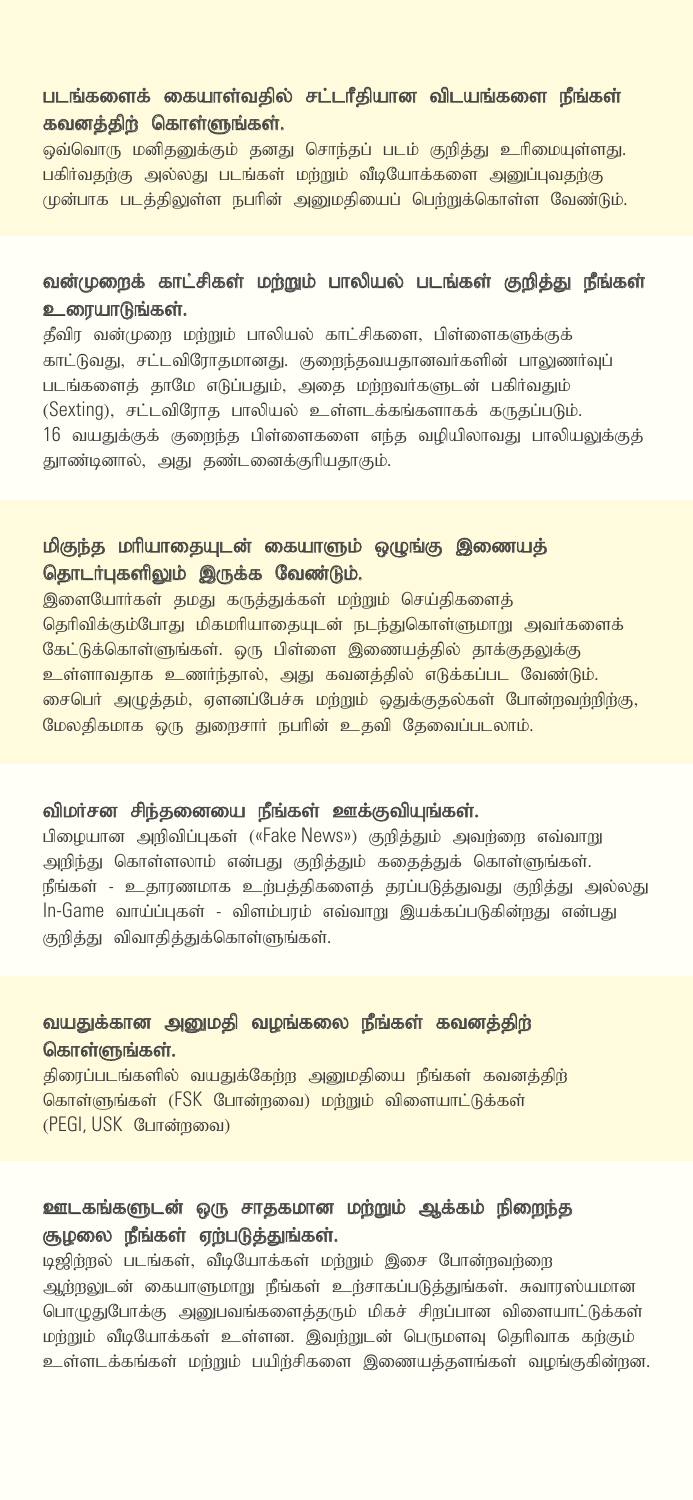

ஊடக நம்பிக்கையை ஊக்குவிப்பதில் இளையோர்கள் மற்றும் ஊடகங்கள் தேசிய அடித்தளங்களாகும். **பிள்ளைகள் மற்றும் இளையோர்** பாதுகாப்பாகவும் பொறுப்புணர்வுடனும் டிஜிற்றல் ஊடகங்களைக் கையாள்வதை, நாங்கள் விரும்புகிறோம். ஆகவே நாங்கள், பெற்றோர்கள் மற்றும் பராமரிப்பு நபர்கள் அத்துடன் கற்பிற்கும்- மற்றும் துறைசார் நபர்களுக்கு தகவல்கள், எடுத்துக்காட்டுகள் மற்றும் விதந்துரைகளை வழங்குகின்றோம்: www.youthandmedia.ch

இந்தக் கையேடு 12 மற்றும் 18 வயதுக்கு இடையான பிள்ளைகளின் பெற்றோர்கள், பராமரிப்பு- மற்றும் பொறுப்புவகிக்கும் நபர்களை நோக்காகக் கொண்டது (பிறிமார் பாடசாலைவயது). **இன்னும் இரண்டு மேலதிக** கையேடுகள் உள்ளன, ஒன்று 7 வயதுவரையான குழுக்களுக்கான விதந்துரைகள் (முன்பள்ளி வயதானவர்களுக்கு) அத்துடன் இன்னொன்று இளையோர்களது (6 தொடக்கம் 13 வயகானவர்கள்) பெற்றோர்கள் மற்றும் பொறுப்பாளர்களுக்கானது. அனைத்துக் கையேடுகளும் 16 மொழிகளில் **கிடைக்கும்.** நீங்கள் அவைகளை எமது இணையத்தளத்தில் இலவசமாக அனுப்பிவைக்குமாறு கோரலாம் அல்லது தரவிறக்கிக் கொள்ளலாம்.

இதைவிடவும் எமது இணையத்தளத்தில் மேலதிக தகவல்களுடனான அனைத்து விதந்துரைகள், இணையத் தொடர்புகள் மற்றும் விளக்கங்களை நீங்கள் காணலாம்: www.youthandmedia.ch/recommendations